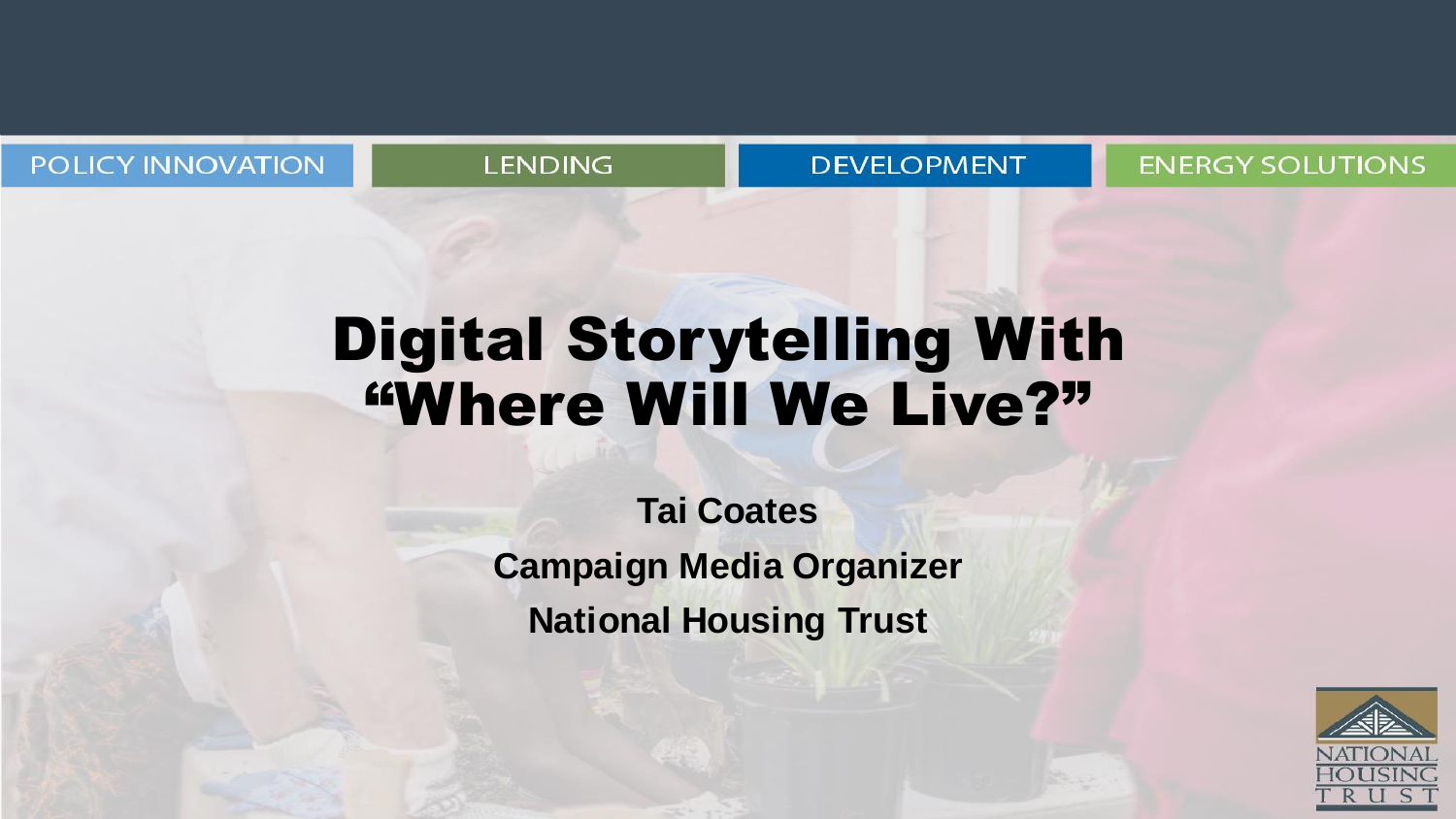"Every story needs an audience. It's our jobs as communicators to bring those stories to life."



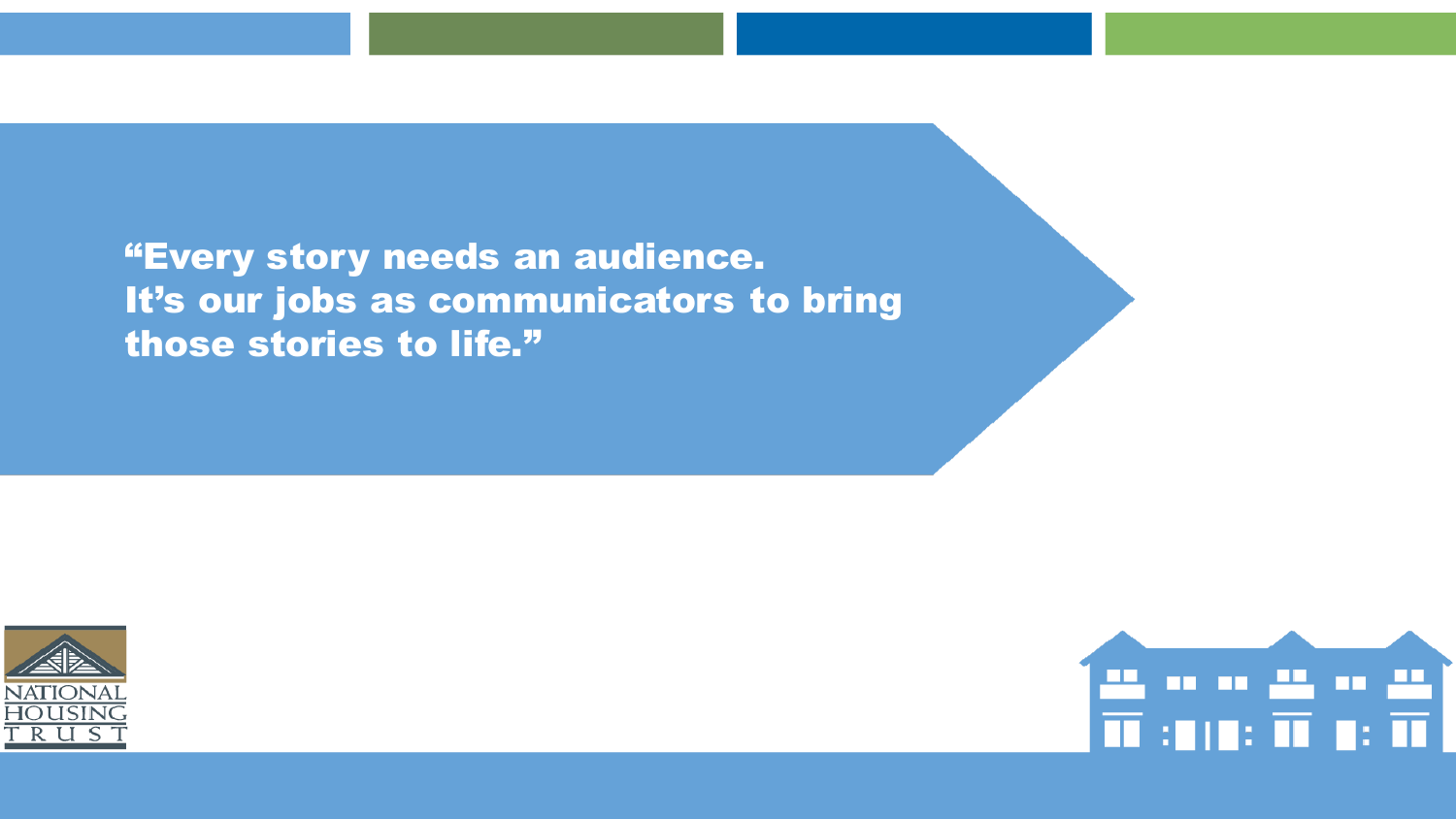# Who is your audience?

Before you get started, ask yourself these questions:

- What point do you want to make?
- What do you want to change because of it?
- Who do you think will help make that happen?

## **This will help determine your audience.**



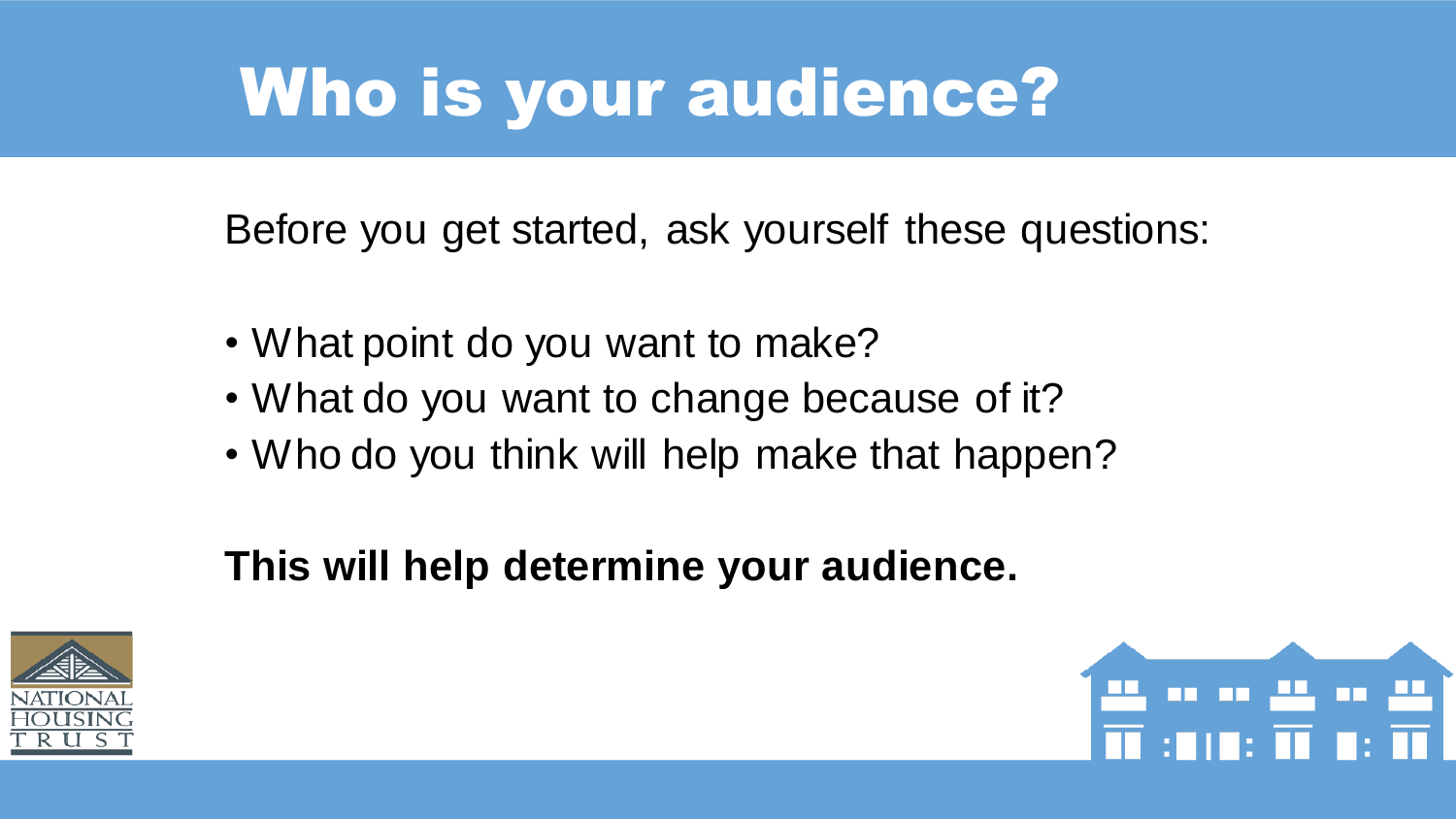# Case Study: Where Will We Live?

## **CAPTURING, AMPLIFYING AND SHIFTING A NARRATIVE.**

Resources for affordable housing are at risk. Where Will We Live is designed to change the way we advocate by building a broader coalition beyond traditional housing stakeholders.

Affordable housing residents, property staff, maintenance crews and community members in numerous states across the nation each have breathtaking stories on how stable housing has impacted their lives and community.

This campaign amplifies their voices and arms them with the knowledge to take action to ensure affordable housing resources are protected and expanded.



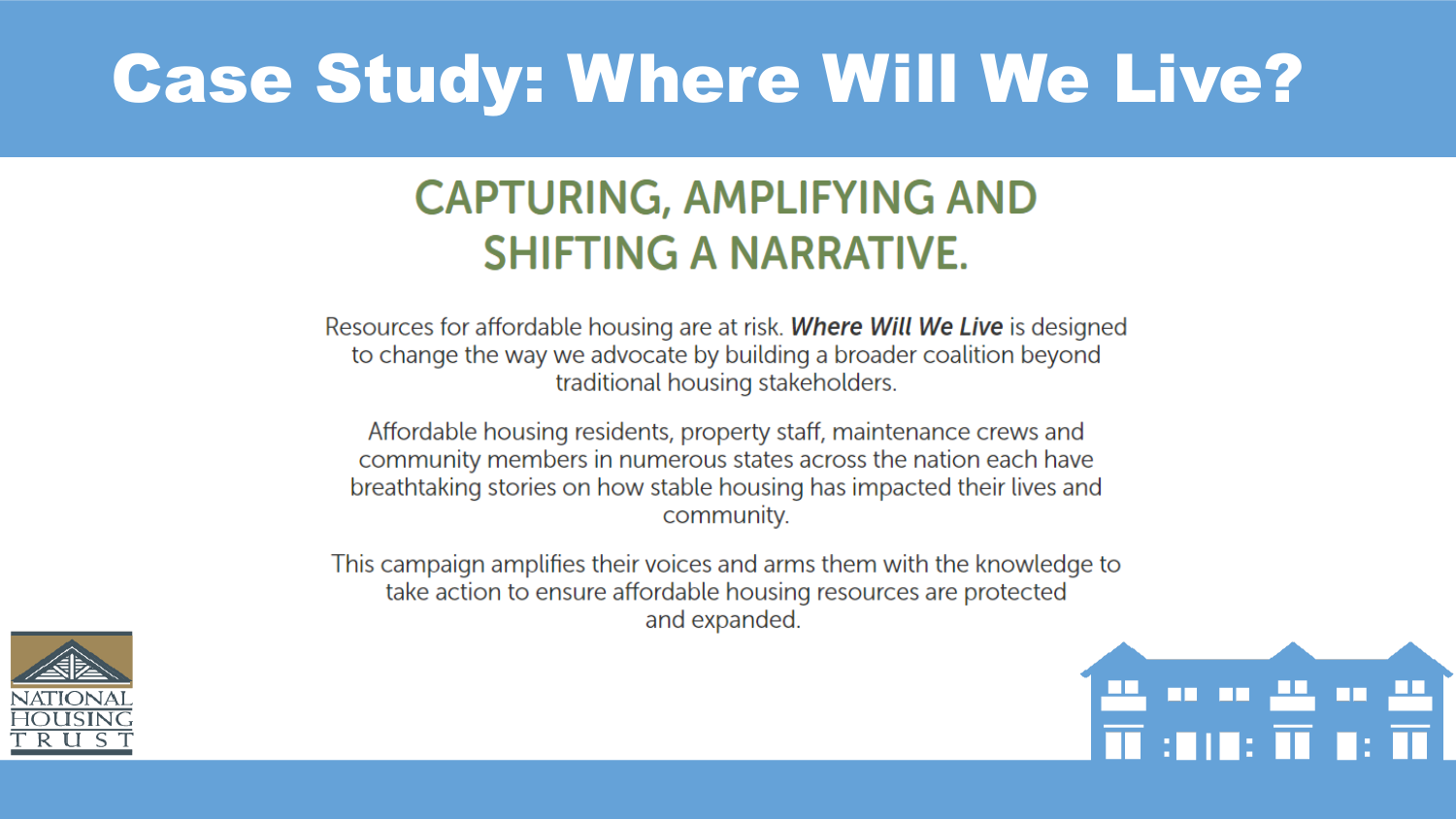### Remember: Not all audiences will resonate with the same story!



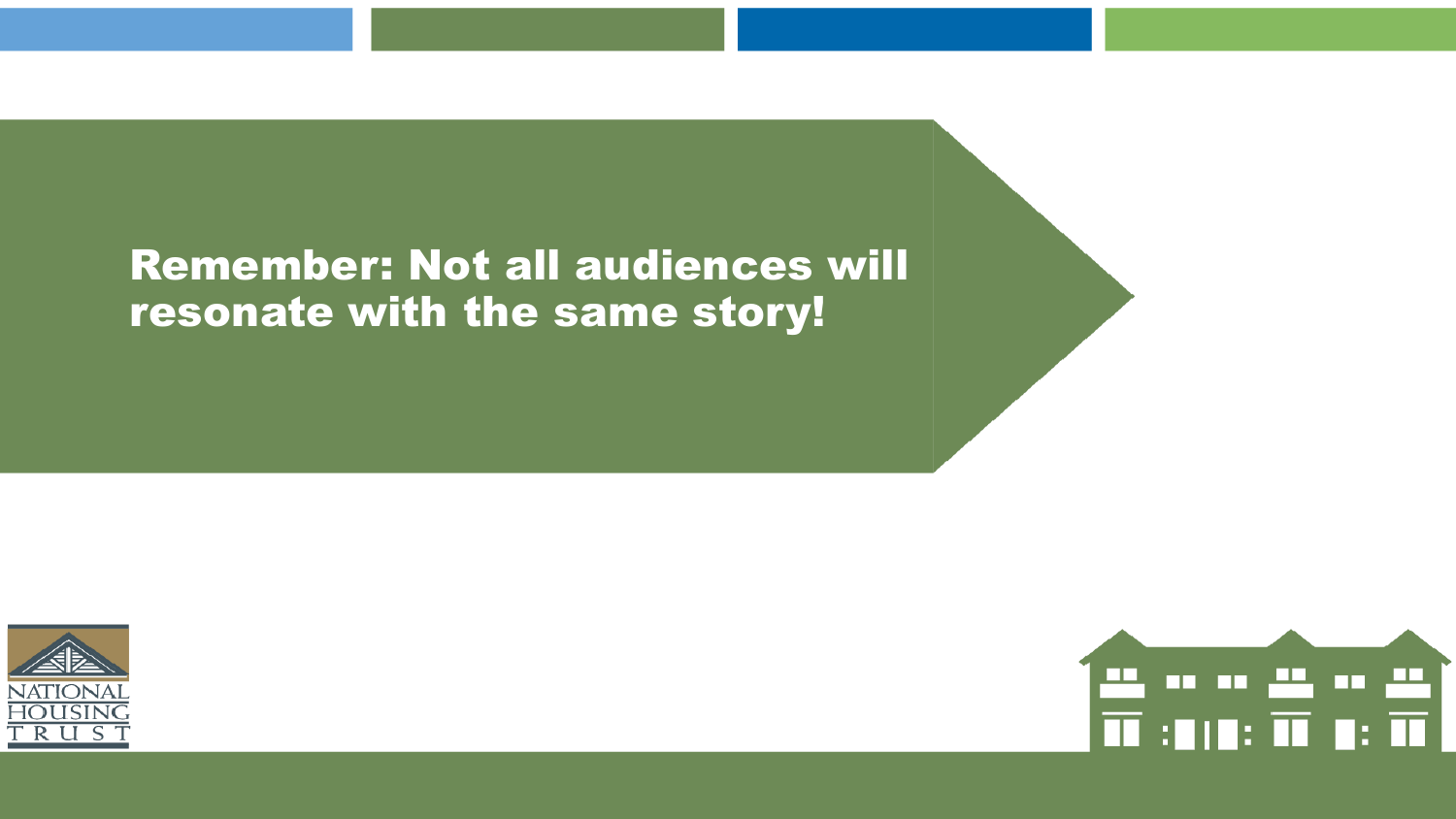# How will you frame your message?

- Keep in mind that different audiences will vary in:
	- Communications platforms
	- Comprehension of the situation
	- Calls to action
	- Circles of trust
- These factors will ultimately shape the way you tell your story.



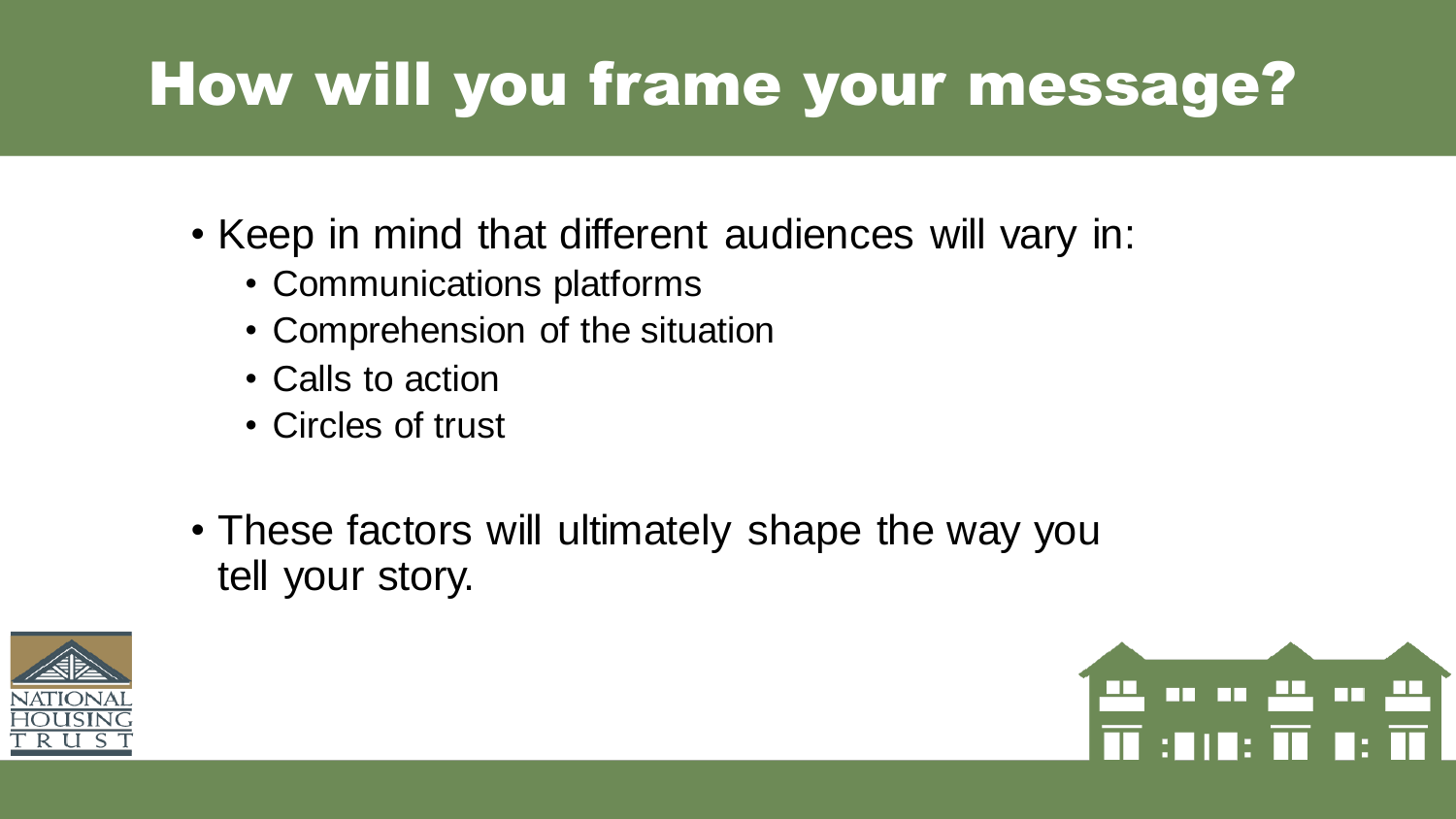## What makes a good story?

**Relatability:** The more people identify with a story, the more likely they are to be persuaded.

**Drama:** Stories with emotional dynamics catch the audience's attention. For our purposes, stories should have a barrier that the storyteller needs to overcome.

**Immersion:** The more the audience can put themselves into a story, the more likely they are to change their opinions. A story with a "that could happen to anyone" component is very powerful.



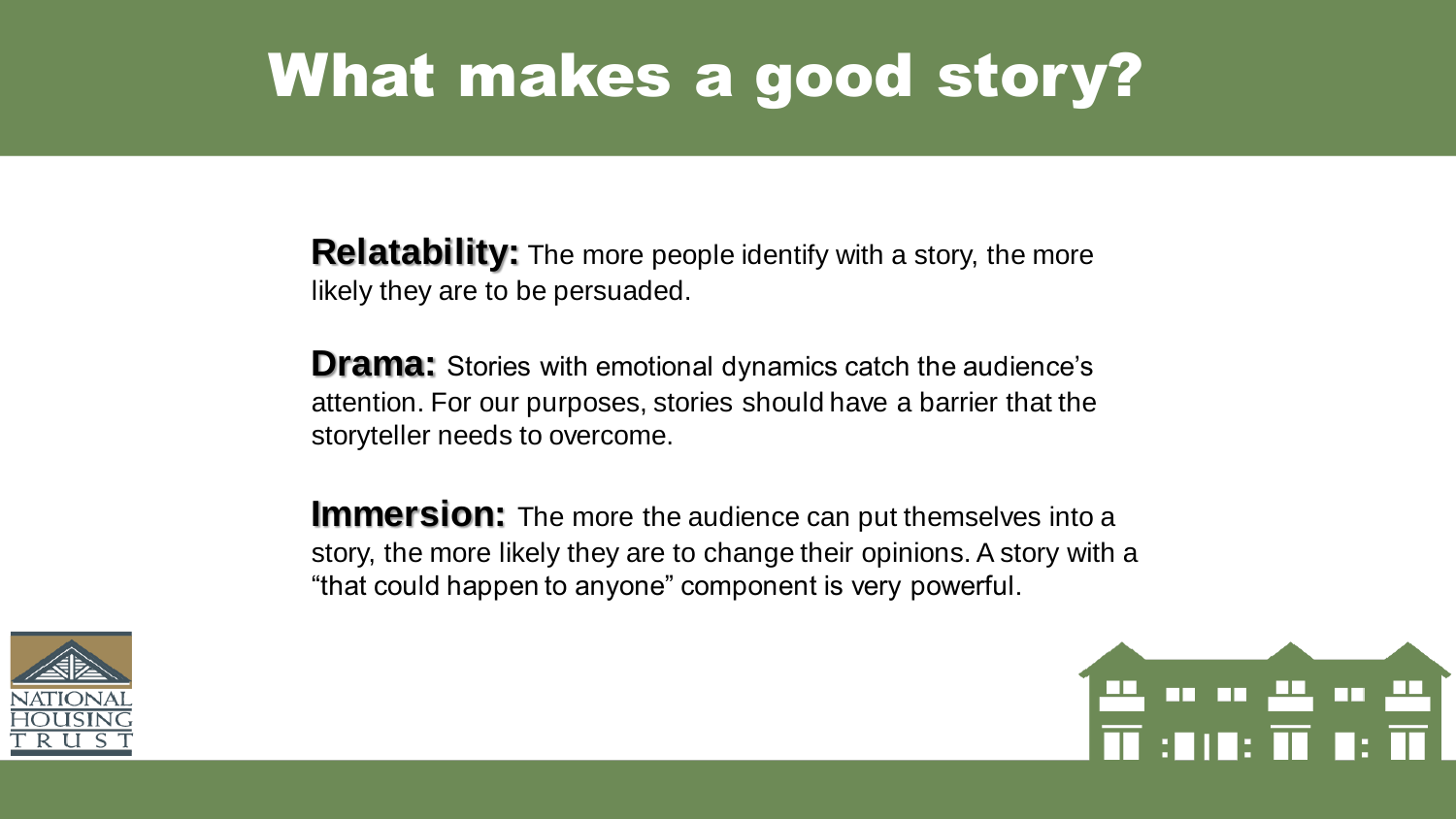# Case Study: Kathleen Palmer



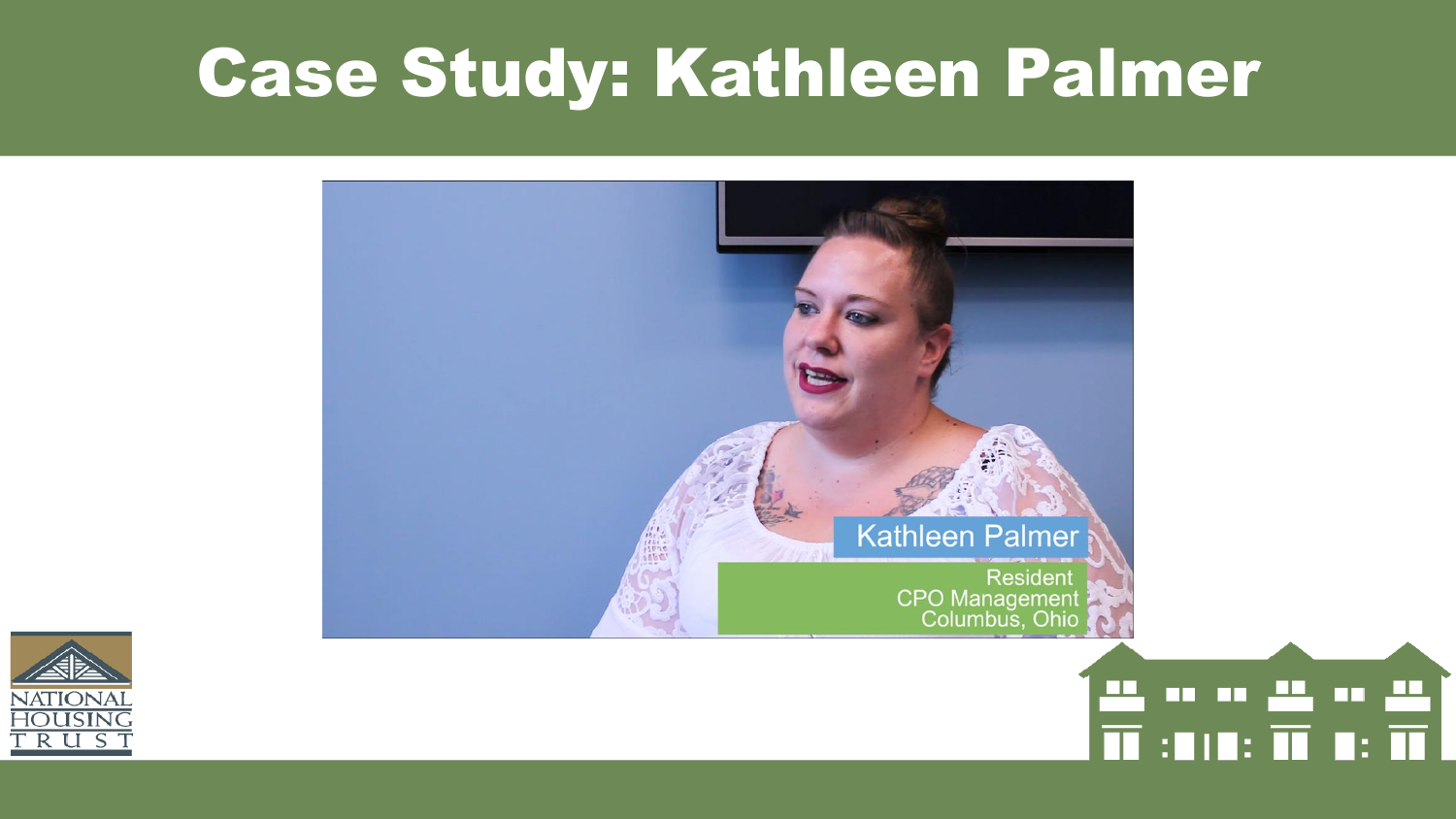Digital storytelling can add value to campaigns, raise awareness and support the mission, all while striking a stance.





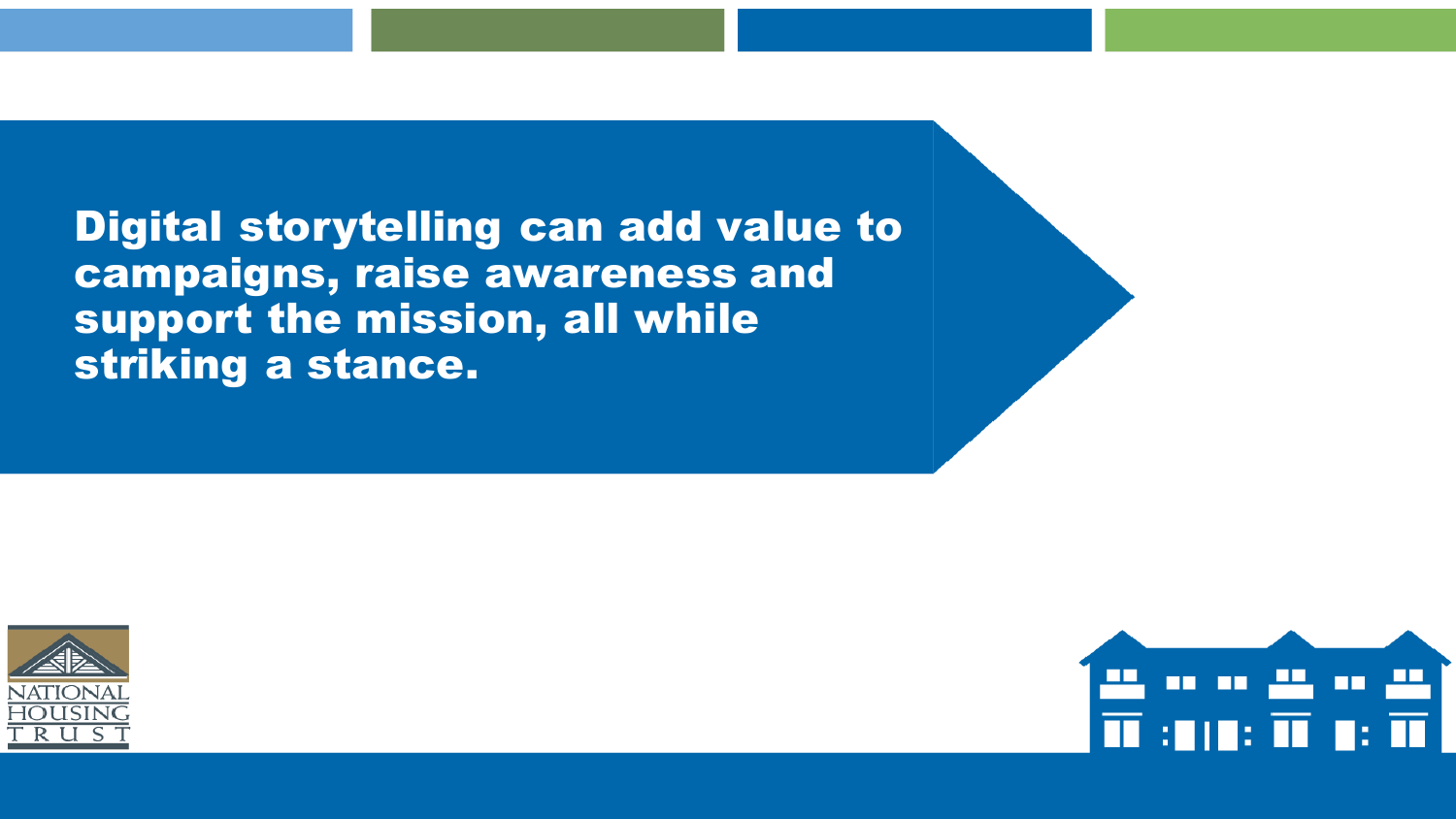## What goes behind a digital strategy?



Branding Marketing

Content Audience **Distribution**